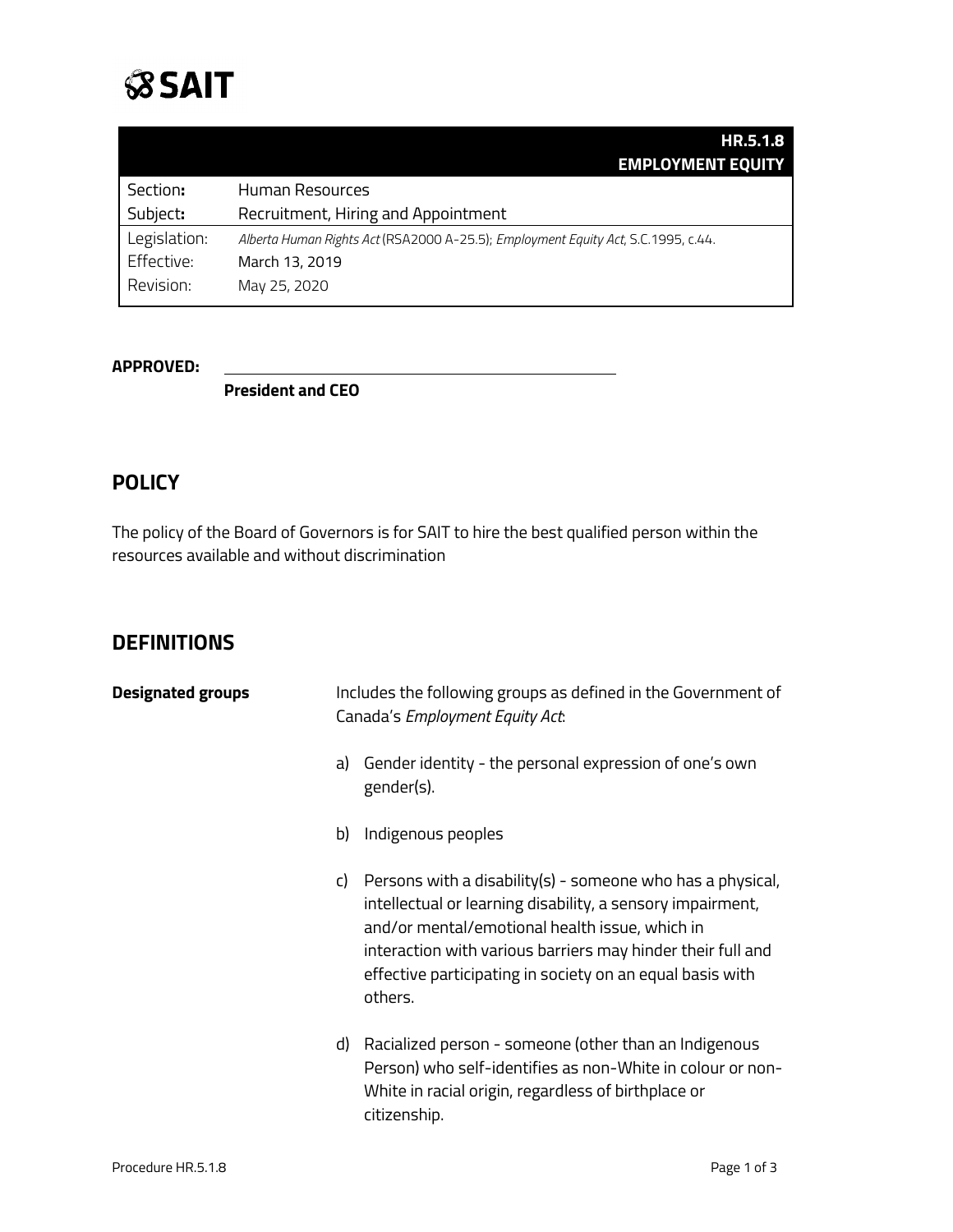# **SSAIT**

|                                                    | e) Sexual orientation - refers to an individual's identity in<br>relations to the gender(s) to which they are attracted.                                                                                                                                                                                                                                                                                                                                                                                                                                                              |  |  |
|----------------------------------------------------|---------------------------------------------------------------------------------------------------------------------------------------------------------------------------------------------------------------------------------------------------------------------------------------------------------------------------------------------------------------------------------------------------------------------------------------------------------------------------------------------------------------------------------------------------------------------------------------|--|--|
| <b>Employee</b>                                    | A person employed on SAIT's payroll, whether paid by annual<br>salary or hourly wage.                                                                                                                                                                                                                                                                                                                                                                                                                                                                                                 |  |  |
| <b>Employment equity</b>                           | The establishment of working conditions that are free of<br>barriers, correct the conditions of disadvantage in<br>employment and promote the principle that employment<br>equity requires special measures and the accommodation of<br>differences for the designated groups defined above.                                                                                                                                                                                                                                                                                          |  |  |
| <b>Federal Contractors</b><br><b>Program (FCP)</b> | Applies to non-federally regulated contractors that have a<br>combined workforce in Canada of 100 or more permanent<br>full-time and permanent part-time employees, and that have<br>received an initial federal government goods and services<br>contract, a standing offer, or a supply arrangement as defined<br>within the FCP. It ensures that contractors who do business<br>with the Government of Canada seek to achieve and maintain<br>a workforce that is representative of the Canadian workforce<br>and that includes members of the designated groups defined<br>above. |  |  |
| <b>Workplace and learning</b><br>environment       | Any physical or electronic environment where SAIT-related<br>activities take place or where SAIT conducts business.                                                                                                                                                                                                                                                                                                                                                                                                                                                                   |  |  |

#### **GOVERNING PRINCIPLES**

- 1. SAIT's Employment Equity Program will support SAIT in meeting its commitment to fairness and merit in recruitment, selection and retention practices to achieve a diverse and inclusive workplace and learning environment.
- 2. Recruitment, selection and retention processes shall honour and support the requirements of legislation and regulations intended to achieve equity in employment, including the Government of Canada's Federal Contractors Program (FCP) and the *Alberta Human Rights Act.*
- 3. SAIT encourages all those qualified persons from the above designated groups to contribute to SAIT and to apply for employment at SAIT.